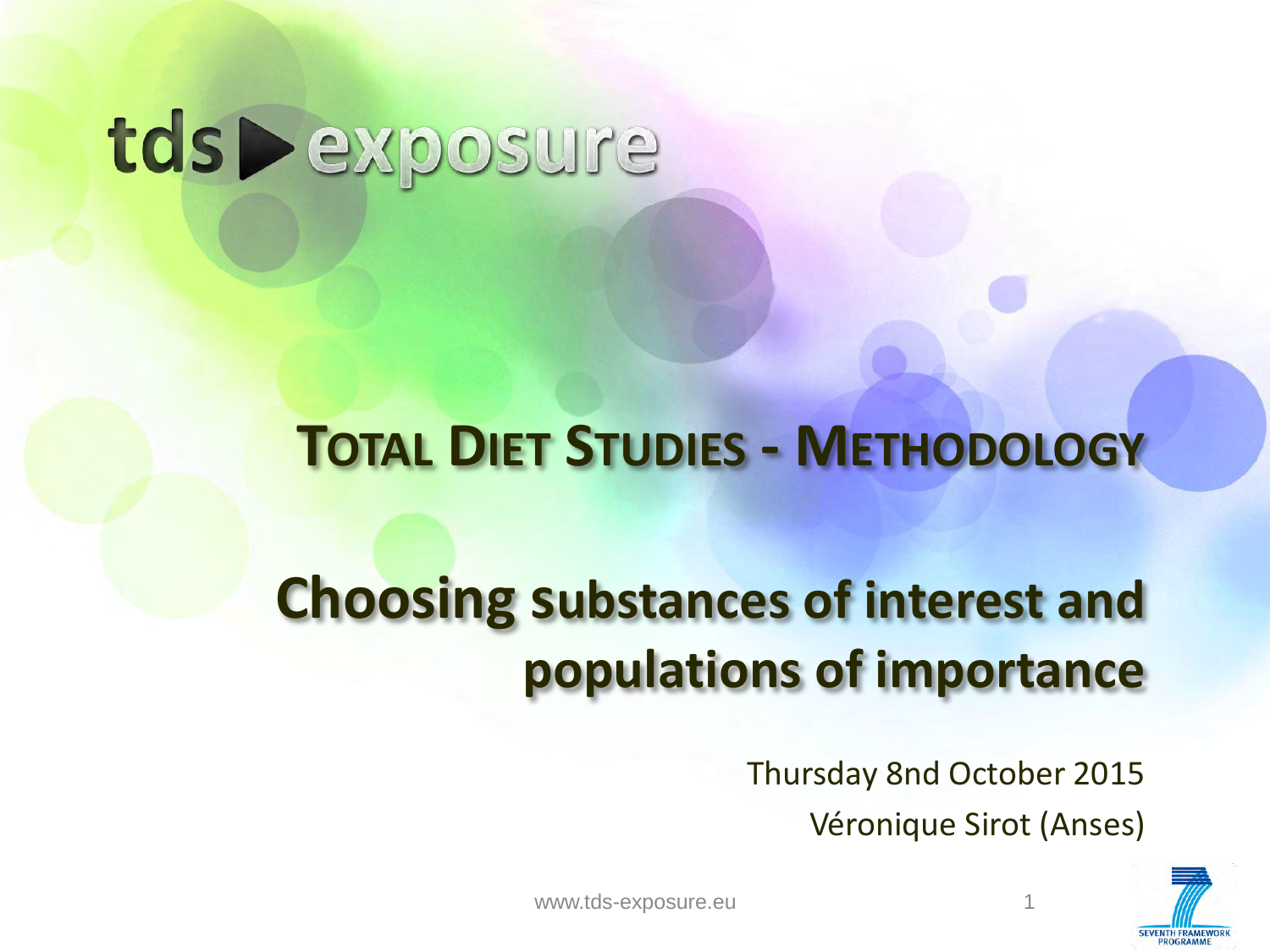### **WP2: populations and substances**

▶ 7 Partners: ANSES (WP leader), U-Gent, ISS and TUBITAK-MAM (sub-task leaders), CRA NUT, HAH, and MSPSI/AESAN.

3 parts:  $\blacktriangleright$ 

 $\circ$  Identification of the populations of interest

- o Relevance of the TDS approach
- o Prioritization of the substances



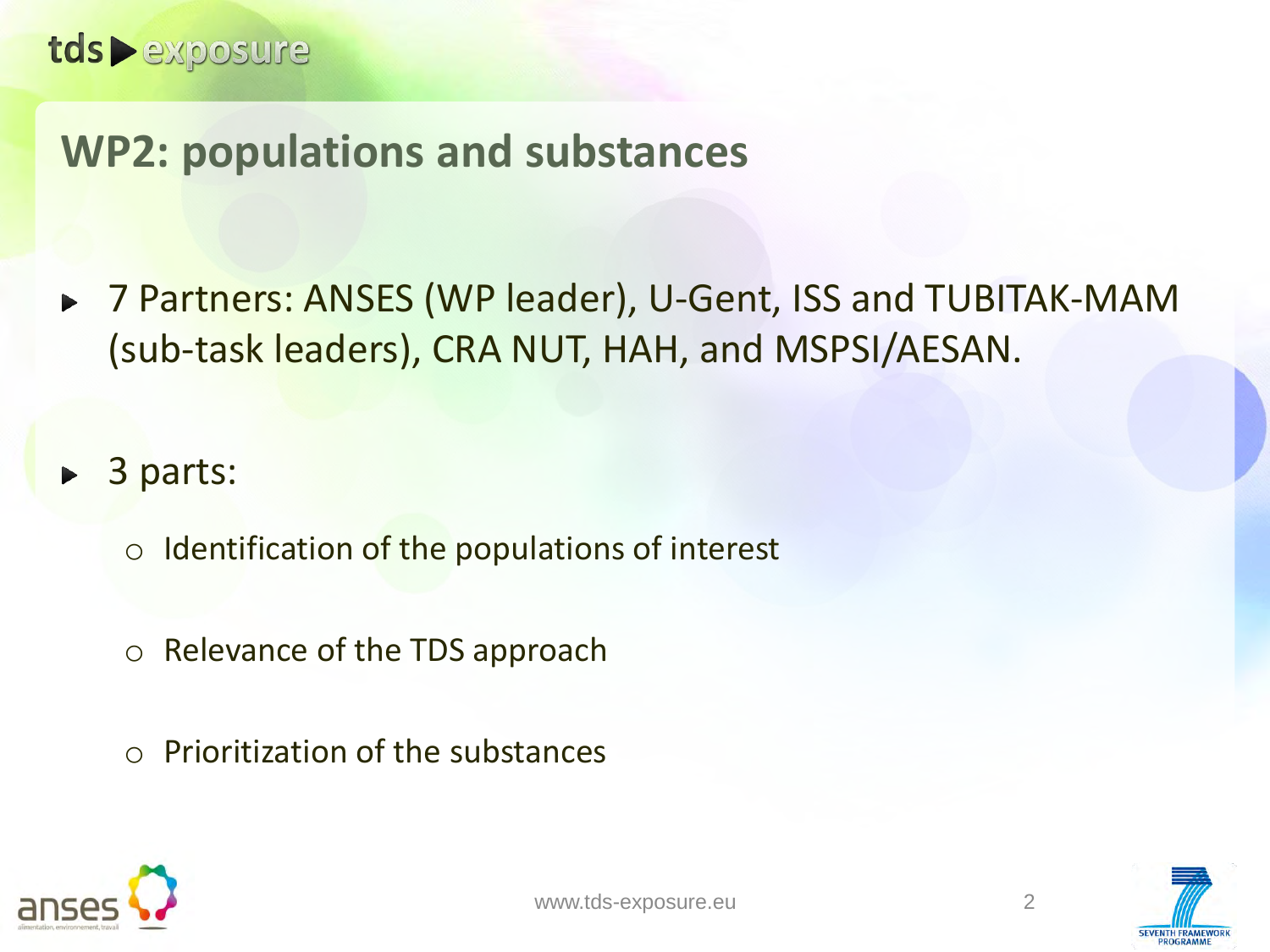# tds Dexposure

# **Populations of interest and related specific foods**

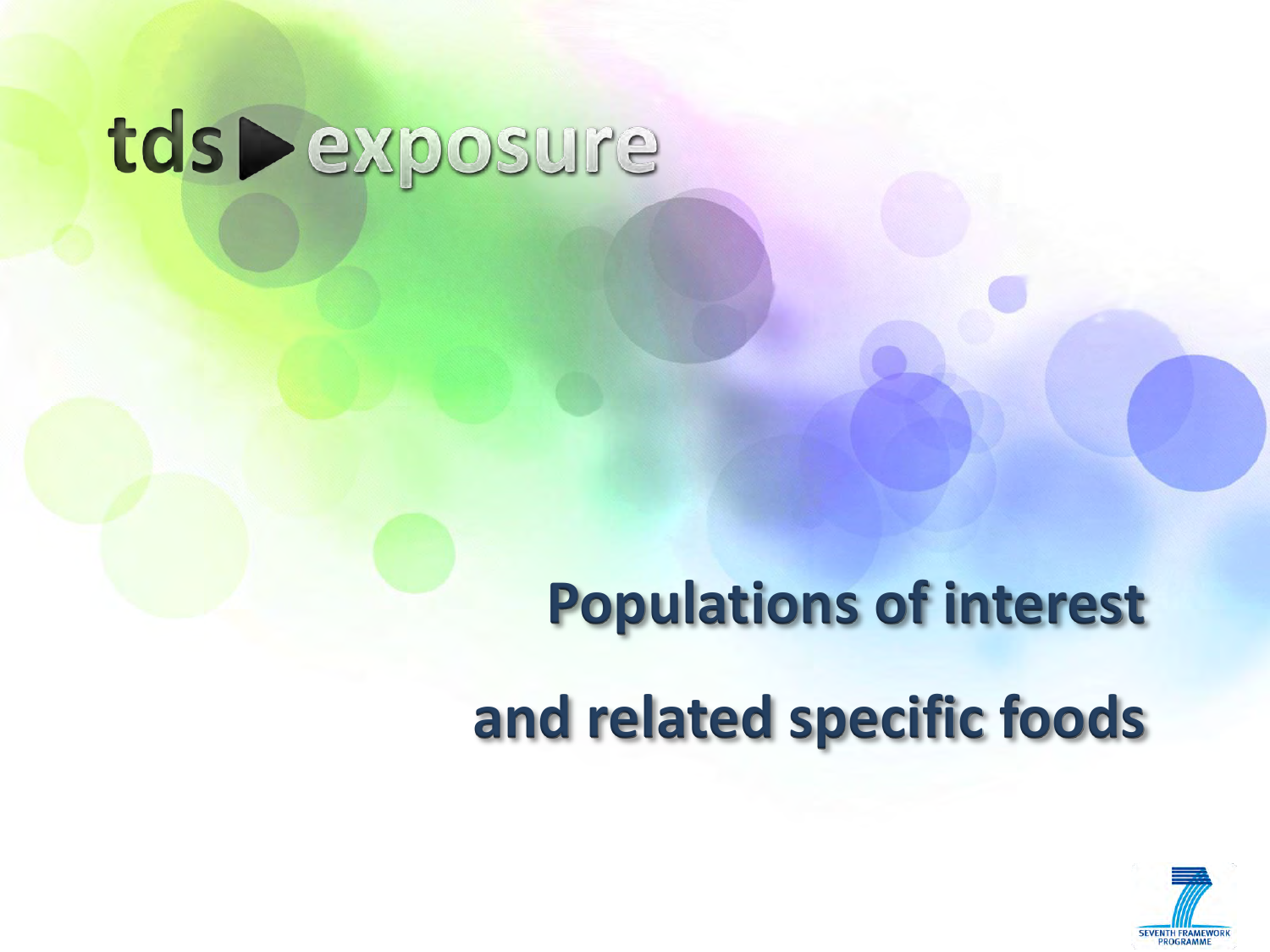### **Objectives**

- A TDS provides background contamination or composition  $\blacktriangleright$ levels in the general food supply, suitable for estimating population dietary exposure (EFSA/FAO/WHO, 2011)
- Usually: general population, adults and children  $\blacktriangleright$
- Other populations (e.g. UK, France…)  $\blacksquare$
- Objectives:  $\blacktriangleright$ 
	- o Identify populations more sensitive / more exposed
	- $\circ$  Identify specific foods related to the targeted populations



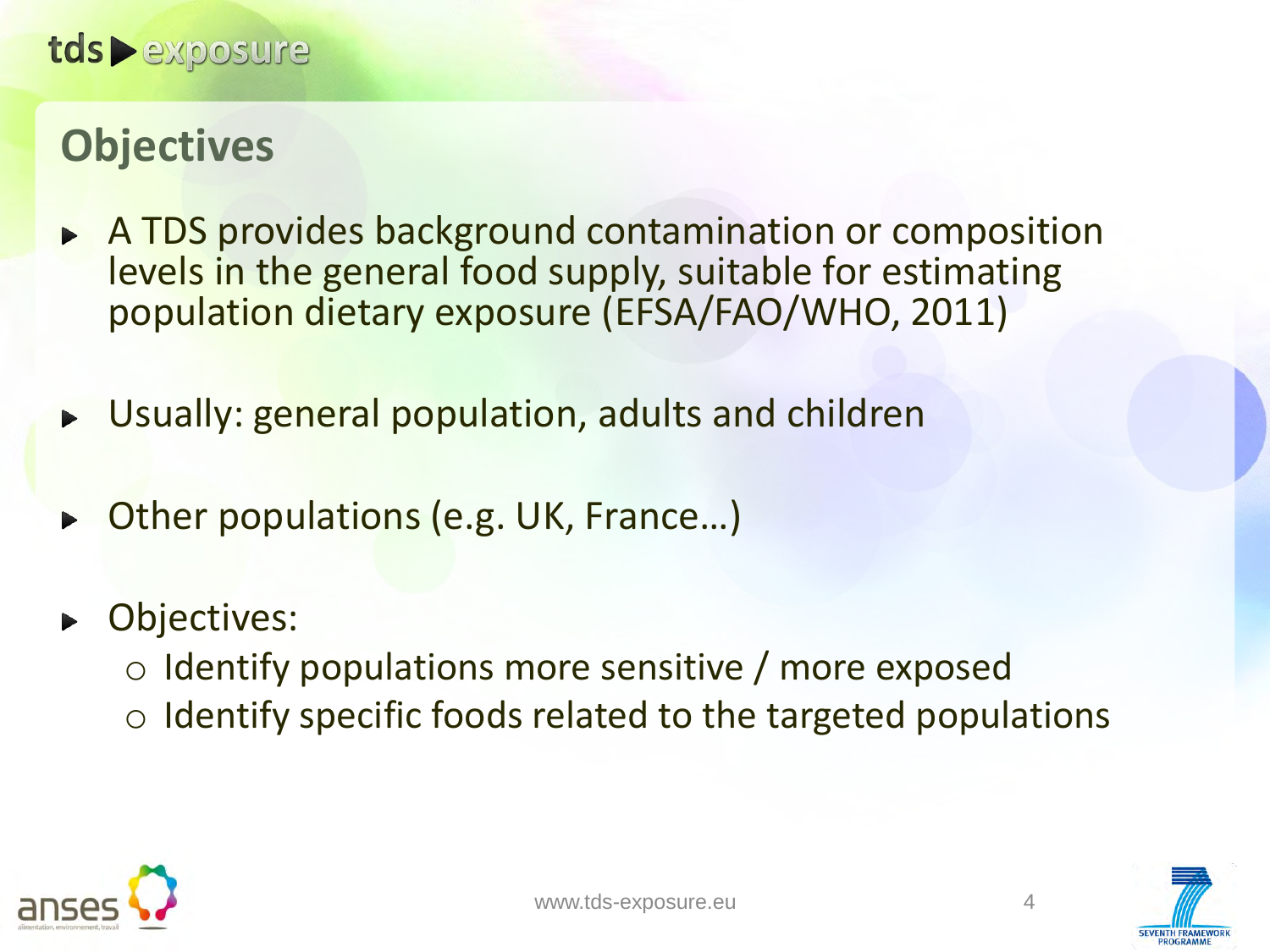### **Populations of interest**

- <sup>o</sup> **Age – gender groups:** different diet and sensitive populations (ex: infants)
- <sup>o</sup> **Diet type groups:** different diet because of ethical or religious reasons (ex: vegetarians or vegans: higher consumption of vegetables, pulses, legumes, grains…)
- <sup>o</sup> **Geographical, professional or socio economic status groups:**  different diet or living in a polluted environment (ex: students: higher consumption of junk food)
- <sup>o</sup> **Disease or health related groups:** different diet for medical reasons (ex: people suffering from osteoporosis: higher consumption of dairy products)





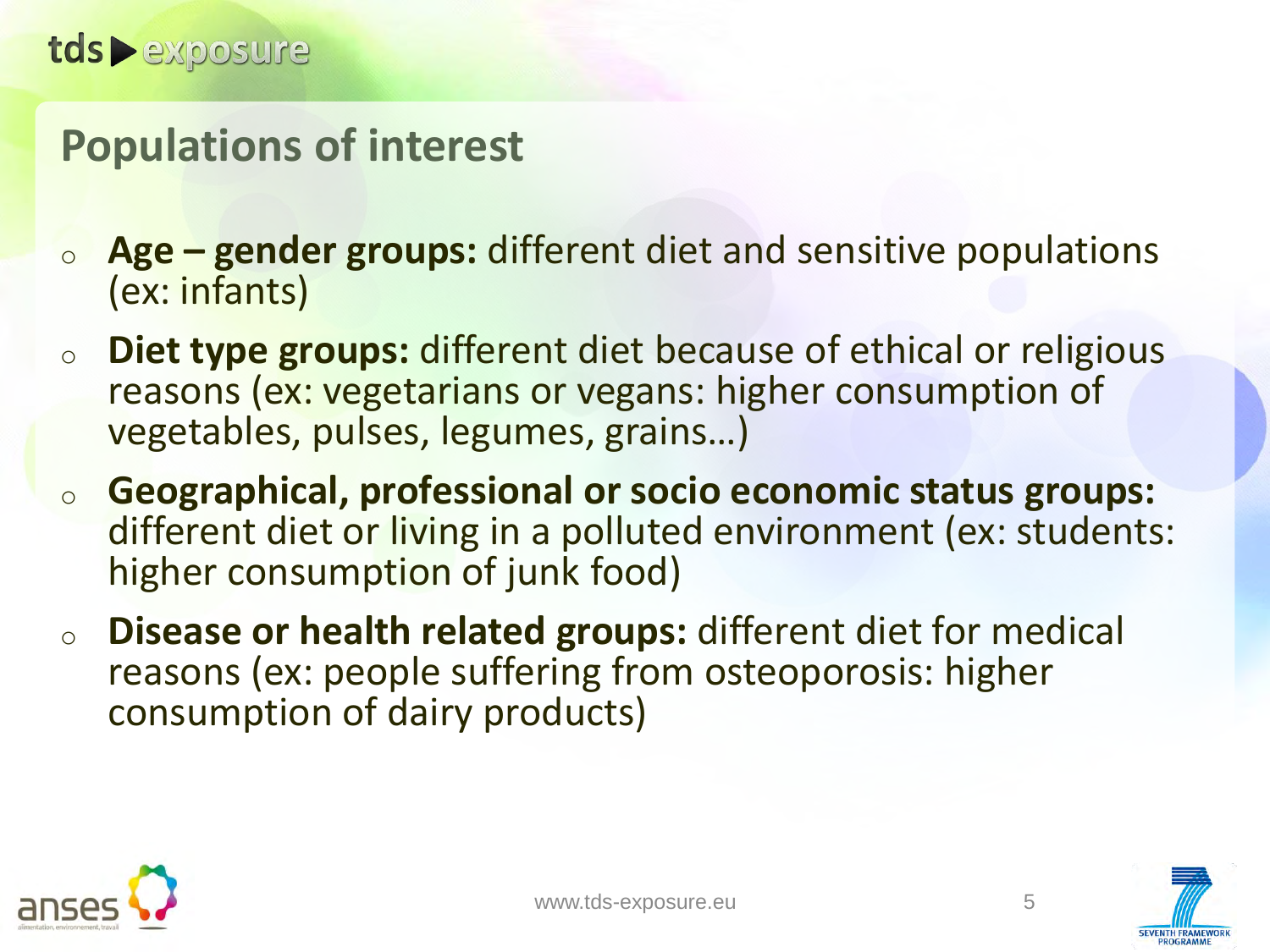#### **EXAMPLES**

| Age-gender groups                                          | Specific foods to be included in the food baskets                                                           |
|------------------------------------------------------------|-------------------------------------------------------------------------------------------------------------|
| Infants $(0-3y)$                                           | Baby foods, Growing-up milk, Honey, Supplements                                                             |
| Children (4-18y)                                           | Food specially designed for children                                                                        |
| Pregnant women / lactating<br>women                        | Supplements, Herbal tea                                                                                     |
| Post menopausal women                                      | <b>Fortified foods</b>                                                                                      |
| Elderly (institutional or free<br>living)                  | Functional foods, Supplements, Salt free diet                                                               |
|                                                            |                                                                                                             |
| Diet-type groups                                           | Specific foods to be included in the food baskets                                                           |
| Vegetarians                                                | Soy products, vegetable beverages (soy "milk"), grains, nuts, legumes, pulses,<br>Supplements               |
| People having specific dietary<br>habits (ethnical origin) | Rice, hot pepper, spices, condiments, soya sauce and other sauces, tropical fruits<br>and vegetables, roots |

Athletes Supplements (proteins...), Sport beverages



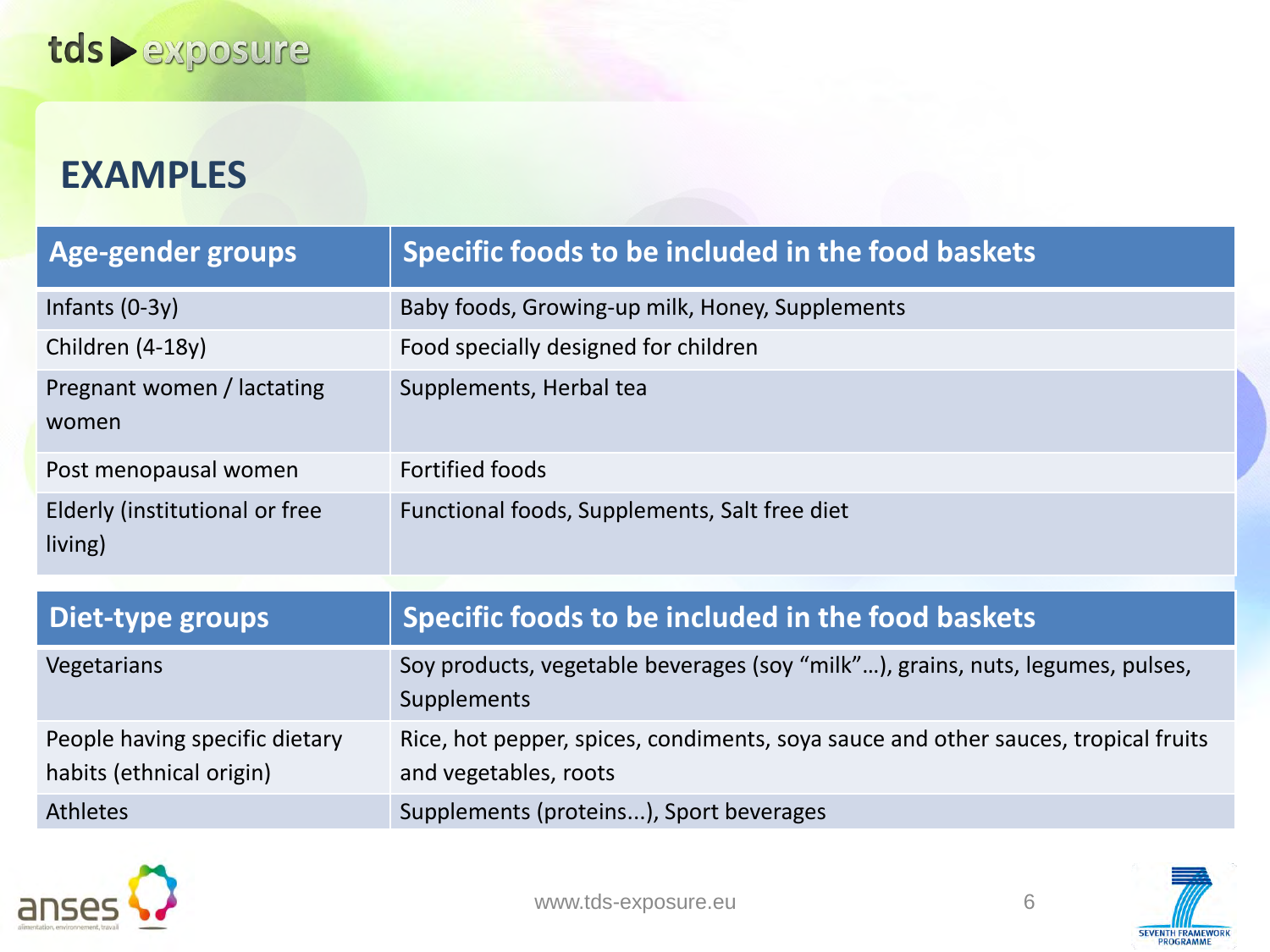# tds Dexposure

# **Substances of interest: Relevance of the TDS approach**

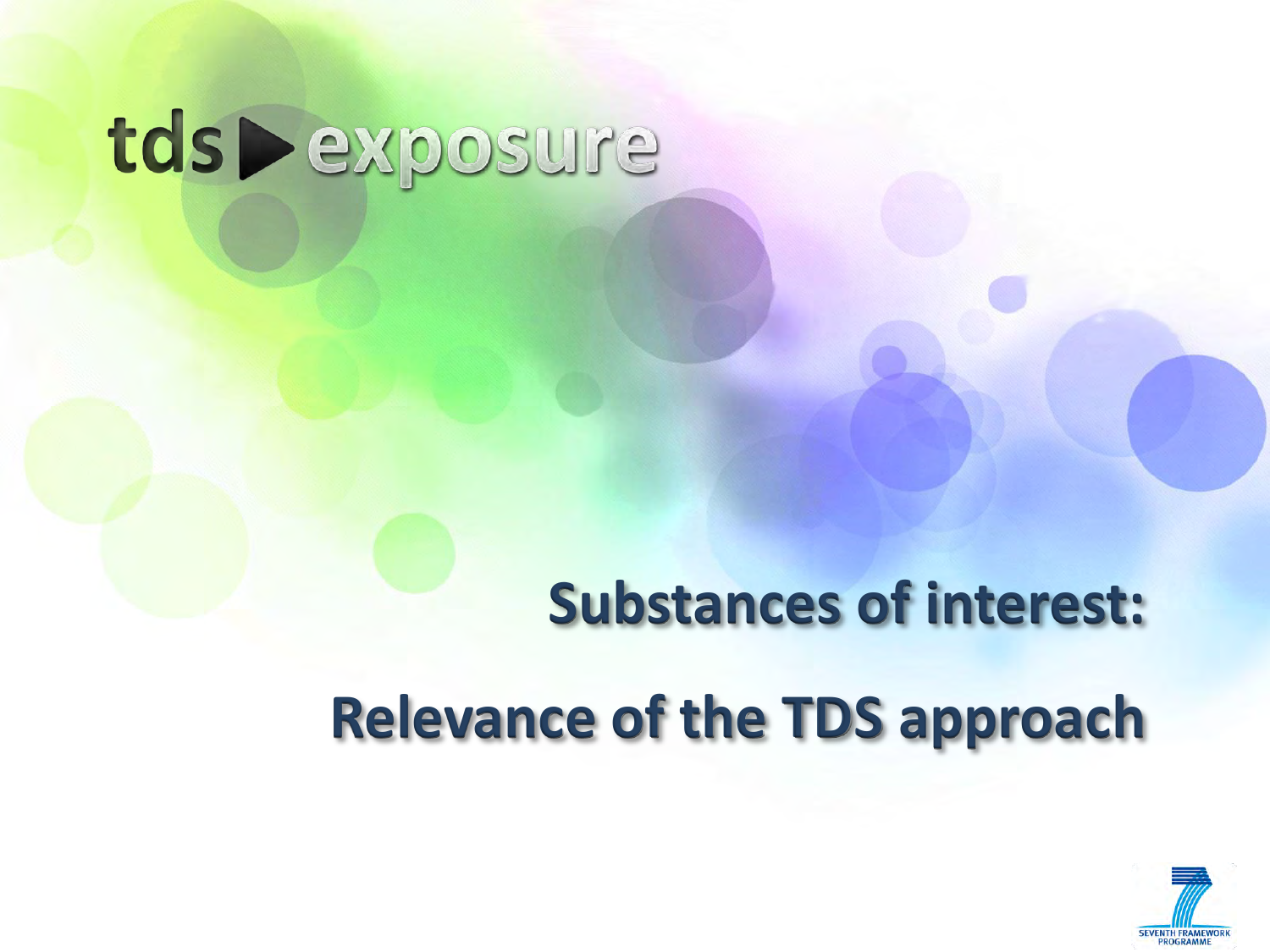#### **Summary of the relevance of the TDS approach by substance**

| <b>Substance groups</b>                                       | <b>Substances</b>                                                    | <b>Relevance?</b> | <b>Key elements</b>                                                         |  |  |  |  |
|---------------------------------------------------------------|----------------------------------------------------------------------|-------------------|-----------------------------------------------------------------------------|--|--|--|--|
| <b>Nutrients</b>                                              | <b>Nutrients</b>                                                     | <b>Yes</b>        |                                                                             |  |  |  |  |
| <b>Environmental</b><br>contaminants                          | <b>Trace elements</b>                                                | <b>Yes</b>        | Impact of preparation                                                       |  |  |  |  |
|                                                               | Dioxins, furans, PCBs,<br>brominated and<br>perfluorinated compounds | <b>Yes</b>        | Impact of preparation (brominated<br>compounds)                             |  |  |  |  |
| <b>Chemical substances</b><br>intentionally added to<br>foods | Foods additives                                                      | <b>Yes</b>        | Some additives only                                                         |  |  |  |  |
|                                                               | <b>Flavourings</b>                                                   | <b>No</b>         | <b>Volatility</b>                                                           |  |  |  |  |
| <b>Chemical residues of</b>                                   | Pesticide residues                                                   | <b>Yes</b>        | Impact of pooling                                                           |  |  |  |  |
| substances being<br>deliberately applied at                   | Veterinary drug residues                                             | <b>Yes</b>        | Impact of preparation                                                       |  |  |  |  |
| other points in the food<br>production chain                  |                                                                      | <b>No</b>         | For prohibited substances and substances for<br>which MRL are fixed to zero |  |  |  |  |



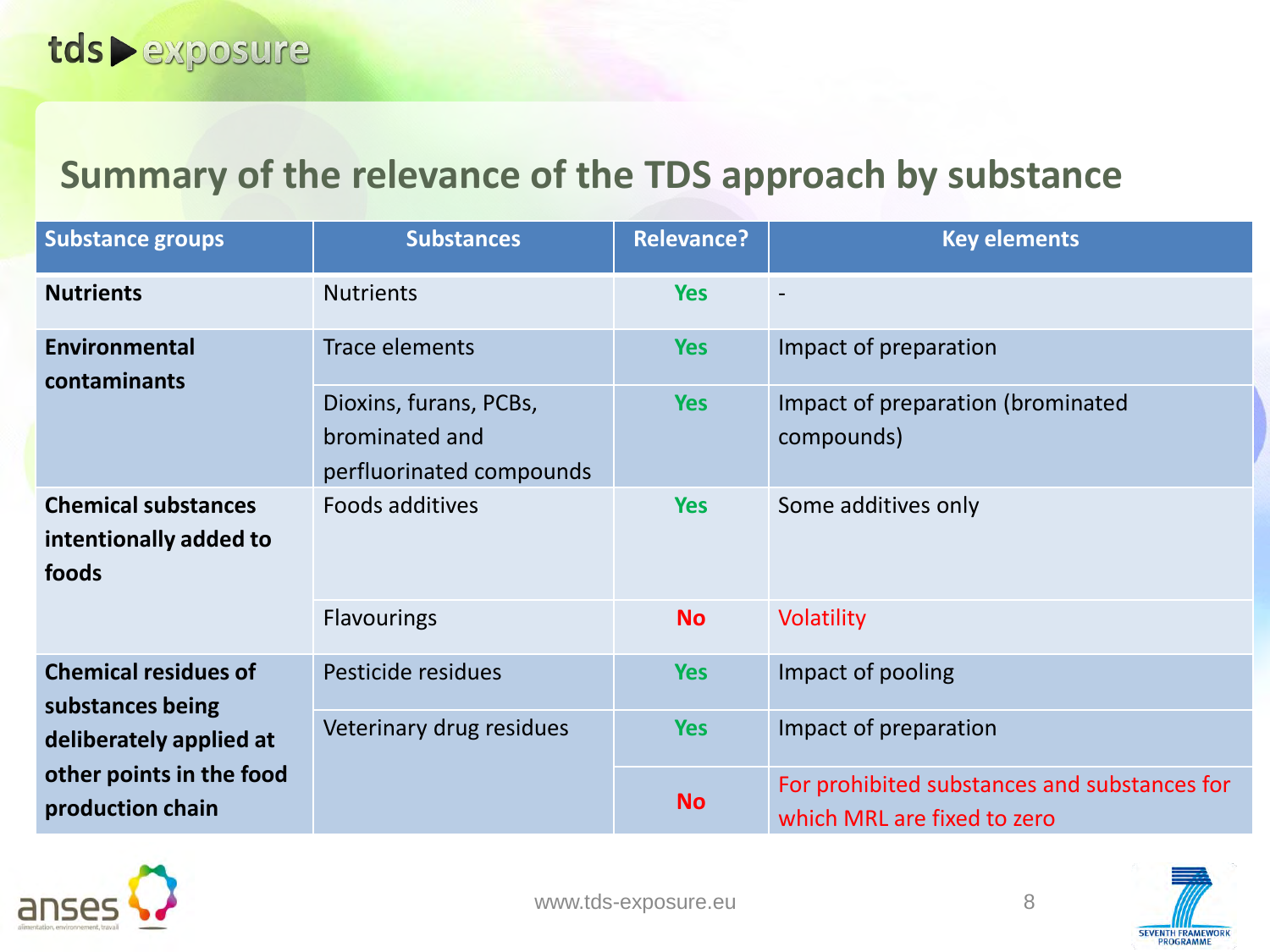#### tds > exposure

| <b>Substance groups</b>                                                                | <b>Substances</b>                            | <b>Relevance?</b> | <b>Key elements</b>                                             |  |  |  |  |
|----------------------------------------------------------------------------------------|----------------------------------------------|-------------------|-----------------------------------------------------------------|--|--|--|--|
| <b>Contaminants formed</b>                                                             | <b>PAHs</b>                                  | <b>Yes</b>        | Impact of preparation                                           |  |  |  |  |
| during food processing                                                                 | Furan                                        | <b>No</b>         | Volatility + Food preparation "as consumed"                     |  |  |  |  |
|                                                                                        | Acrylamide                                   | <b>Yes</b>        | Impact of preparation / pooling                                 |  |  |  |  |
|                                                                                        | 3-MCPD and related<br>compounds              | <b>Yes</b>        | Impact of pooling                                               |  |  |  |  |
| <b>Naturally occurring</b><br>contaminants                                             | <b>Mycotoxins</b>                            | <b>Yes</b>        | Impact of pooling                                               |  |  |  |  |
|                                                                                        | Phytoestrogens                               | <b>Yes</b>        | Avoid pooling of soy-based products with other<br>products      |  |  |  |  |
|                                                                                        | <b>Alkaloids</b>                             | <b>No</b>         | Pooling effect                                                  |  |  |  |  |
| <b>Contaminants</b><br>transferred from food<br>packaging or food<br>contact materials | Melamine, MOSH,<br>bisphenol A,<br>phtalates | <b>Yes</b>        | Effect of packaging (BPA)<br>Impact of preparation (phthalates) |  |  |  |  |
| <b>Others</b>                                                                          | Radionuclides                                | <b>Yes</b>        | Radioactive decay (for short-lived radionuclides)               |  |  |  |  |
|                                                                                        | Nanoparticles                                | <b>No</b>         | No validated analytical method                                  |  |  |  |  |
|                                                                                        | <b>Nitrosamines</b>                          | <b>Yes</b>        | Impact of cooking                                               |  |  |  |  |



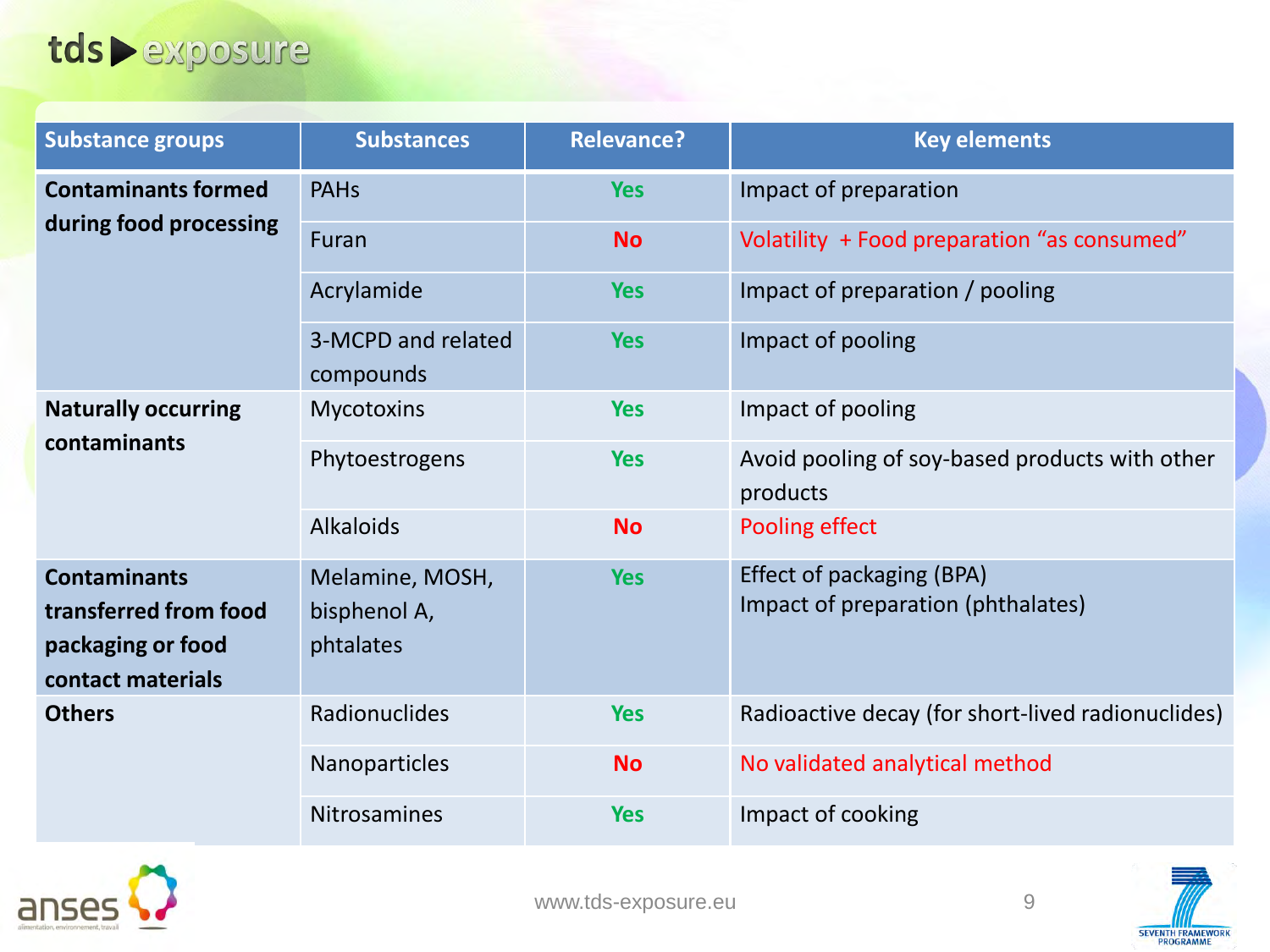# tds Dexposure

## **Substances of interest:**

## **Prioritization of the substances**

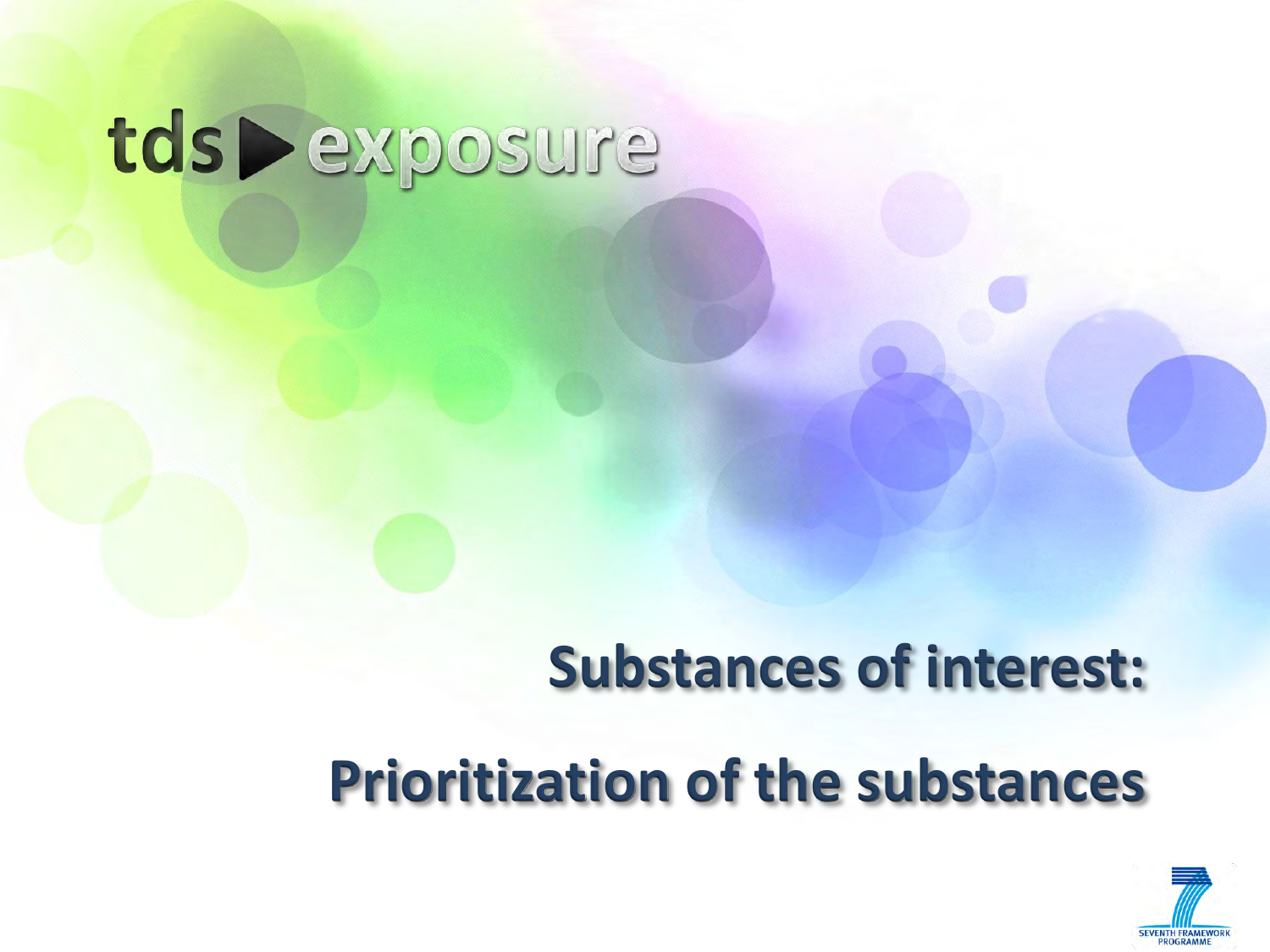### **The decision process in AHP (Analytic Hierarchy Process)**

- 1. Identifying priority problems and targets
- 2. Identifying the criteria to be used to compare the various actions
- 3. Defining the relative weights for criteria
- 4. Making list of alternatives among which we want to make a prioritization
- 5. Evaluating the importance of each alternative for each criterion
- 6. Aggregation of all judgments





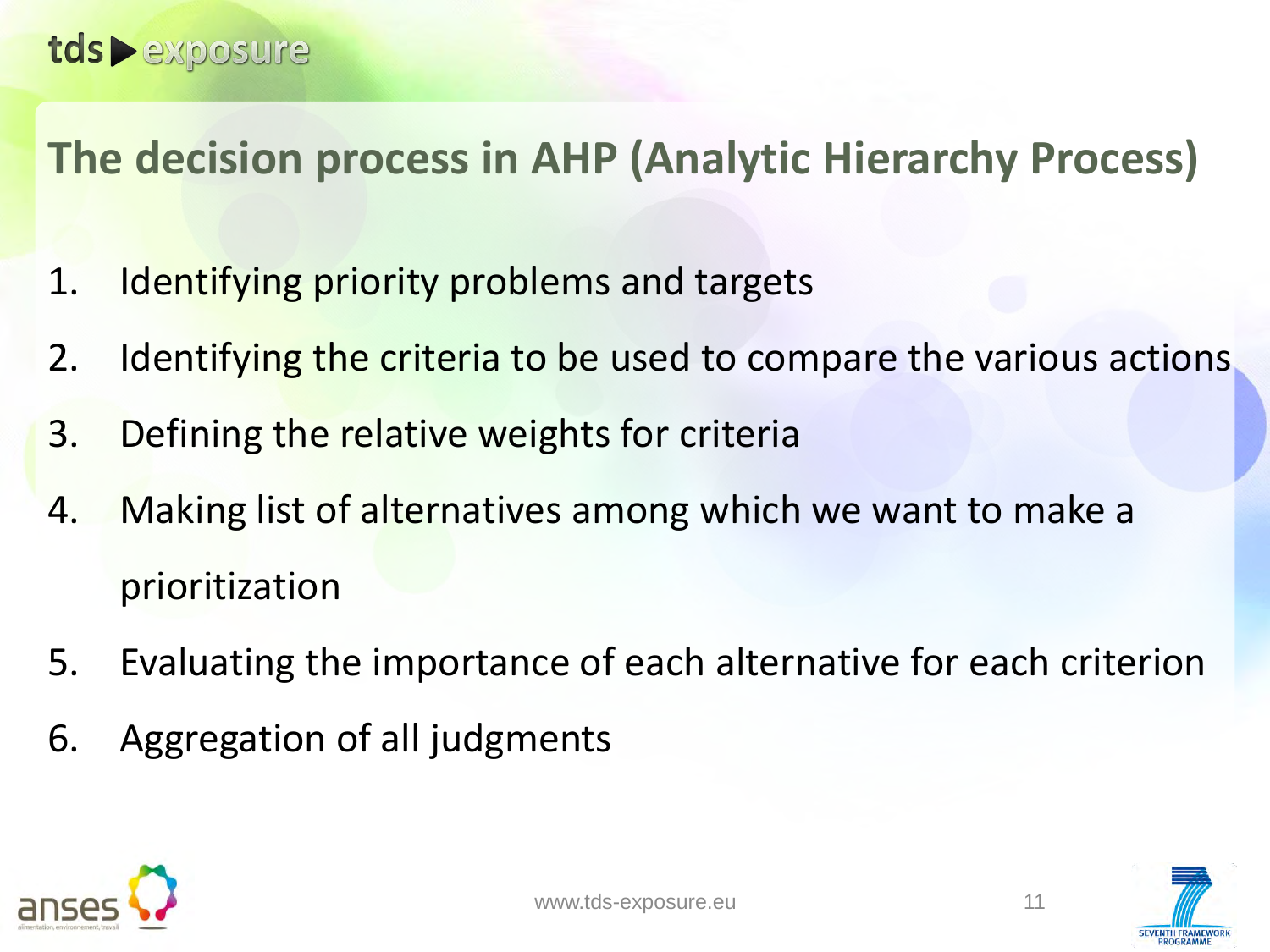### **Identifying the criteria to be used to compare the substances**







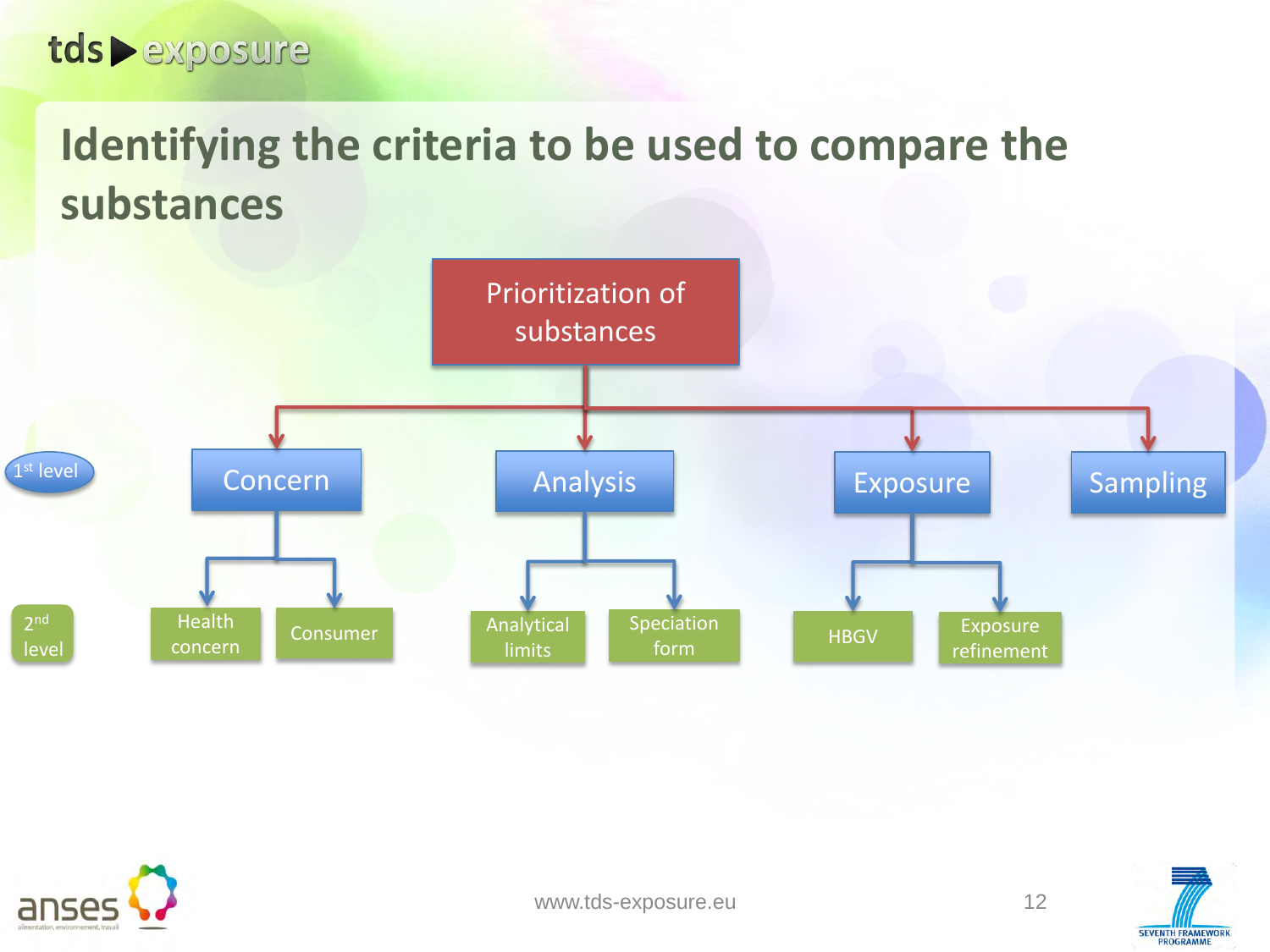### **Summary of the prioritization criteria**

| <b>Criteria</b> | <b>Sub-Criteria</b>             | <b>Conclusion</b>                                                                                        |
|-----------------|---------------------------------|----------------------------------------------------------------------------------------------------------|
| Concern         | <b>Health concern</b>           | <b>ZEvidence of harmful</b><br>effect, APriority                                                         |
|                 | Consumer concern                | NConcern, NPriority                                                                                      |
| Analysis        | <b>Analytical limits</b>        | フDetection, フPriority                                                                                    |
|                 | Speciation<br>forms/metabolites | $\overline{\mathcal{A}}$ Specificity of the method,<br>フPriority<br>Ability to approximate,<br>フPriority |
| Exposure        | <b>HBGV</b>                     | <b>∧Robustness of HBGV,</b><br>フPriority                                                                 |
|                 | <b>Exposure refinement</b>      | フRisk, フPriority                                                                                         |
| Sampling        | Contamination origin            | <b>N</b> Geographical and/or<br>temporal variations, 7                                                   |
|                 |                                 | Priority                                                                                                 |



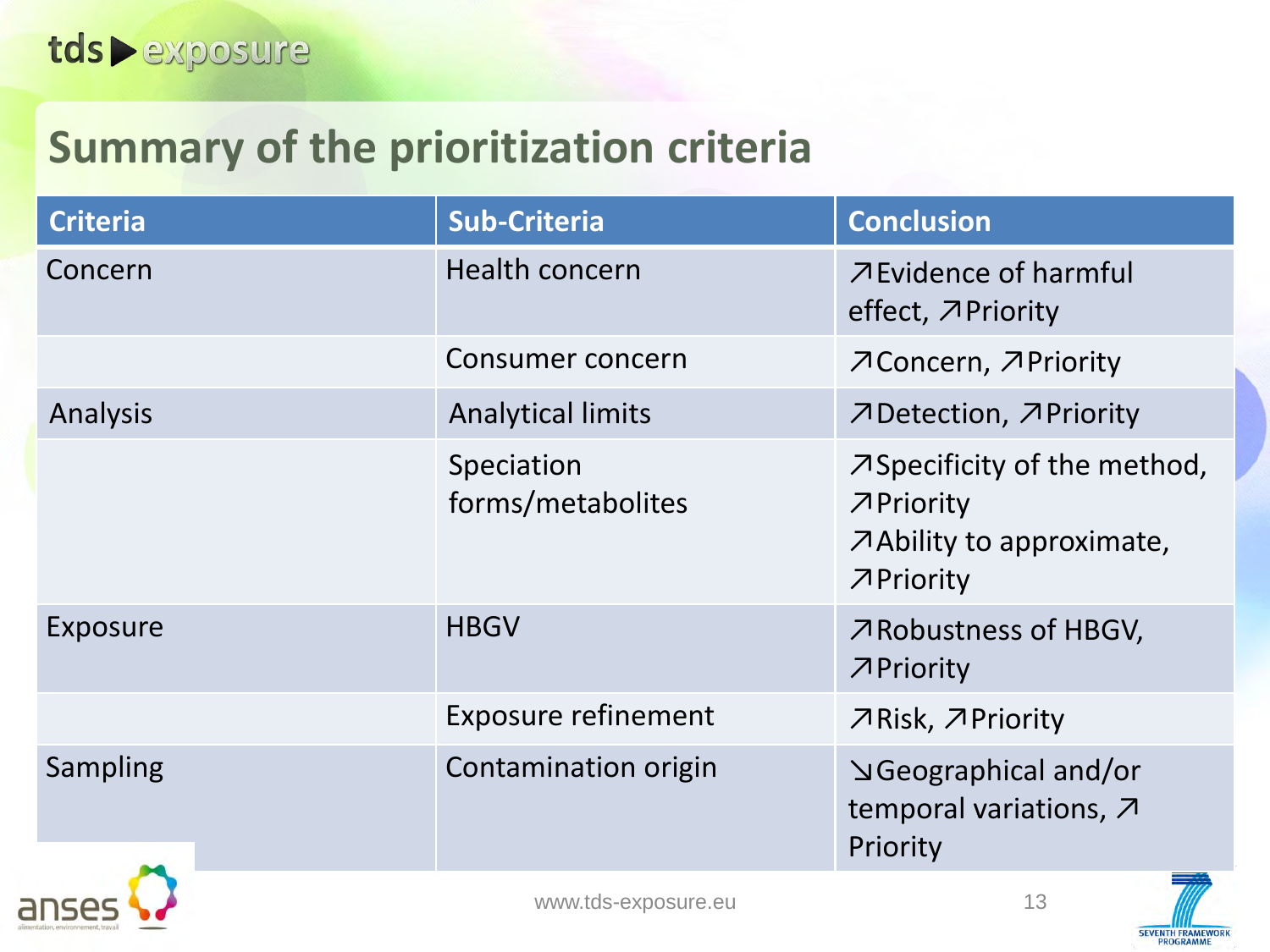### **Defining the relative weights for the criteria**





www.tds-exposure.eu 14

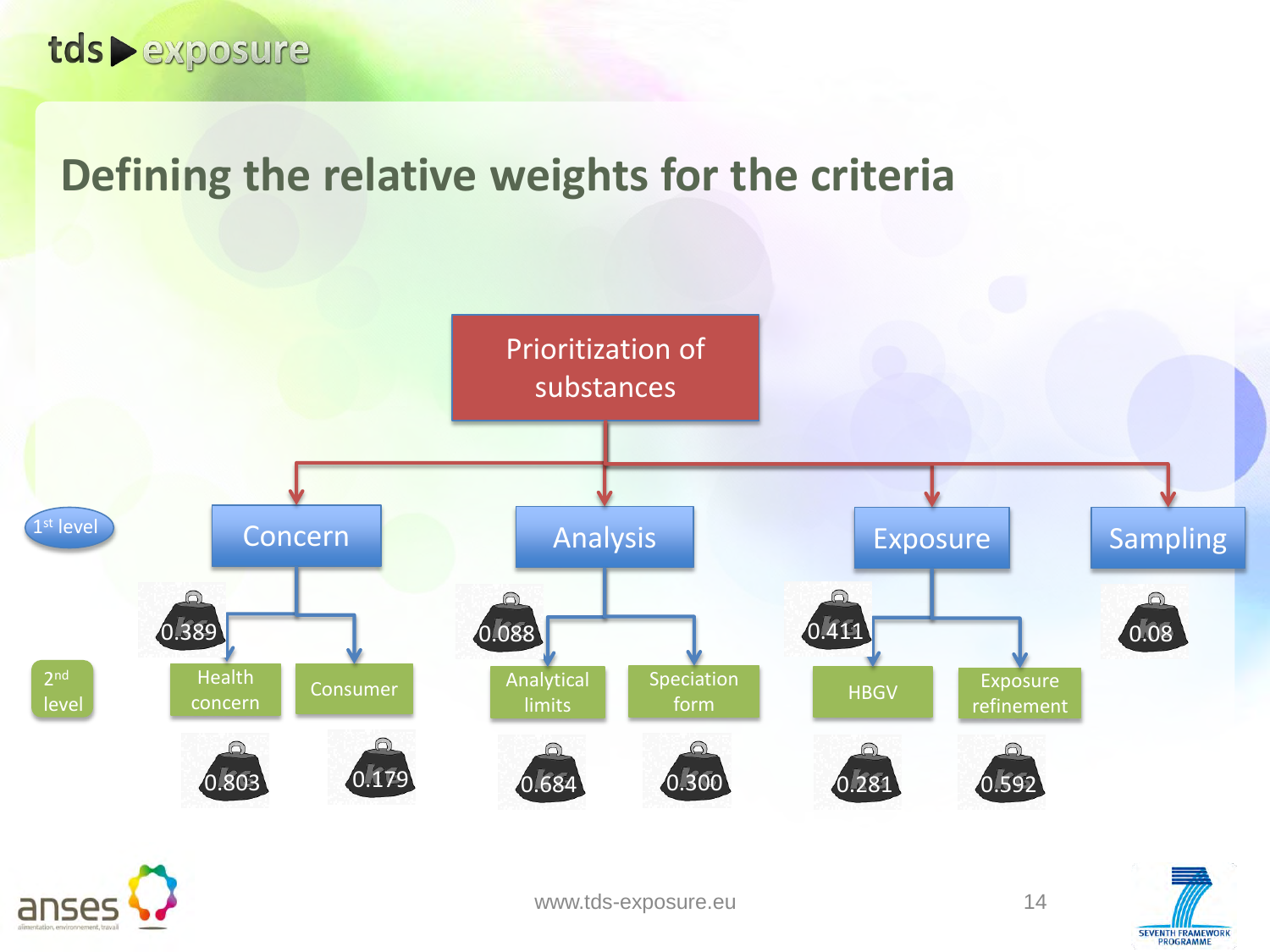### **Evaluating the importance of each substance for each criterion: 6-level scale**

| Criteria/sub-criteria | <b>Scale</b>                                                                                      |  |  |  |
|-----------------------|---------------------------------------------------------------------------------------------------|--|--|--|
| <b>Health concern</b> | Health concern (linked with chronic exposure) according to bibliographic data (literature)        |  |  |  |
|                       | and/or previous evaluations (JECFA, EFSA, etc.)                                                   |  |  |  |
| 6                     | Sufficient evidence of harmful effects on humans: CMR activity, neurotoxic effects,               |  |  |  |
|                       | hepatotoxicity, etc. (e.g. IARC class 1 for carcinogenicity)                                      |  |  |  |
| 5                     | Sufficient evidence of harmful effects on animals but limited evidence of effects on humans (e.g. |  |  |  |
|                       | IARC class 2A for carcinogenicity)                                                                |  |  |  |
|                       | Sufficient evidence of harmful effects on animals but inadequate evidence of effects on humans    |  |  |  |
| 4                     | (e.g. IARC class 2B)                                                                              |  |  |  |
| 3                     | Limited evidence of harmful effects on animals but inadequate evidence/evidence suggesting        |  |  |  |
|                       | lack of effects on humans (e.g. IARC class 3 for carcinogenicity)                                 |  |  |  |
| $\overline{2}$        | Inadequate evidence of harmful effects on animals and inadequate evidence of effects on           |  |  |  |
|                       | humans                                                                                            |  |  |  |
|                       | Evidence suggesting lack of harmful effects on humans and inadequate evidence/evidence            |  |  |  |
|                       | suggesting lack of effects on animals (e.g. IARC class 4 for carcinogenicity)                     |  |  |  |

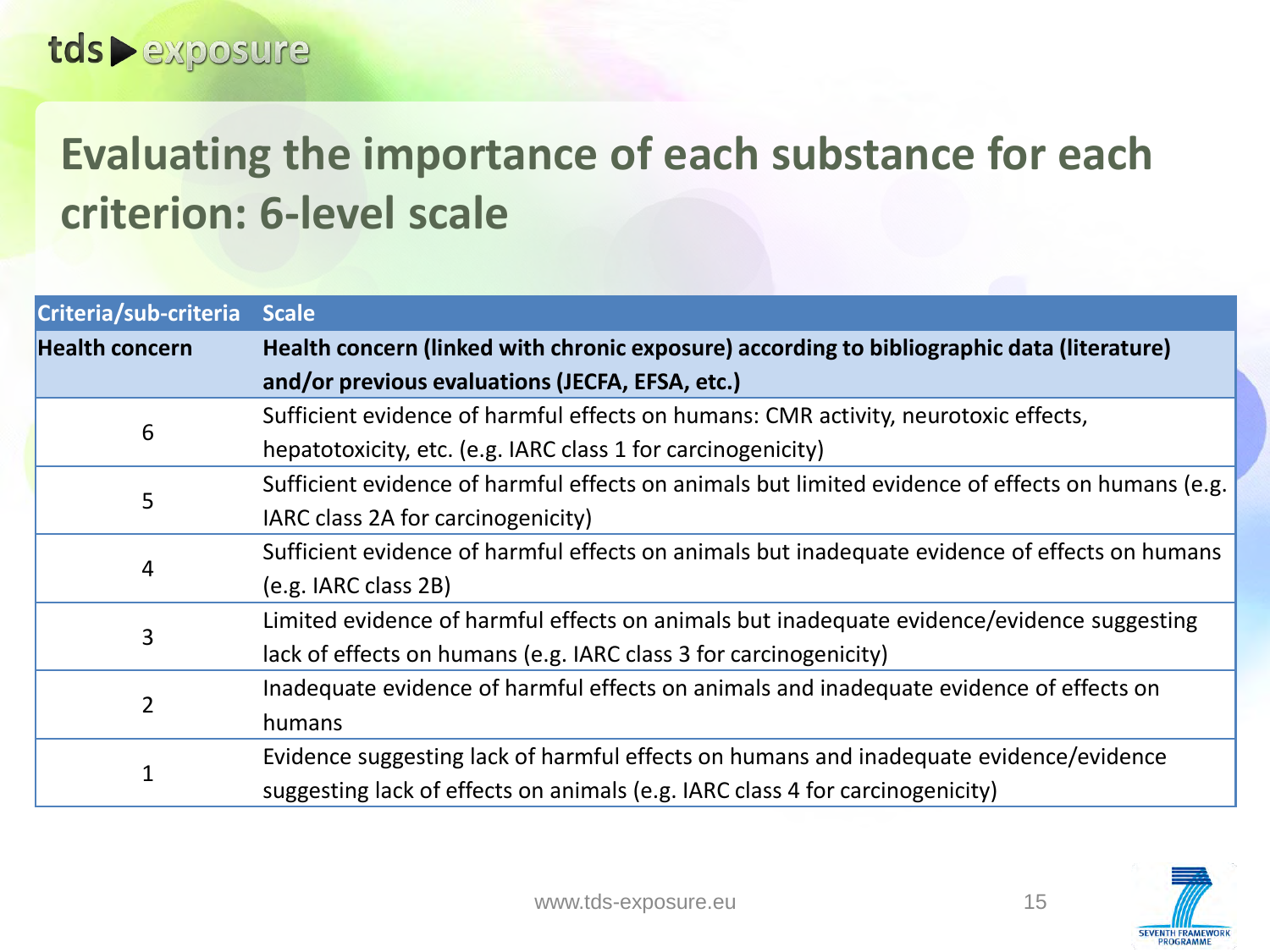#### **Example: nitrites in France**

| <b>Consumer concern</b> | Consumer/population/media concern, whatever the source of information                   |
|-------------------------|-----------------------------------------------------------------------------------------|
| 6                       | Very afraid of the substance/does not want to be exposed under any circumstances        |
|                         | Afraid of the substance/prefers to limit its exposure                                   |
| Δ                       | Has heard about the substance (occurrence, effects, etc.) but is not yet afraid         |
| 3                       | Has heard about the substance (occurrence, effects, etc.) but is completely indifferent |
|                         | Knows the substance (name) but does not know anything on the potential effects          |
|                         | Does not know the substance                                                             |

| <b>Substance</b>           | <b>Sub-criteria (Level 2)</b> |                   |                   |                                   |             | <b>Intermediate calculations</b> |                   |                            |                   |                                                                                      | <b>Criteria (Level 1)</b> |          |        |          |          |                       |          |                |
|----------------------------|-------------------------------|-------------------|-------------------|-----------------------------------|-------------|----------------------------------|-------------------|----------------------------|-------------------|--------------------------------------------------------------------------------------|---------------------------|----------|--------|----------|----------|-----------------------|----------|----------------|
|                            | concern<br>Health             | Ξ<br>conc<br>umer | Analytical limits | etabolites<br>Speciation<br>form, | <b>HBGV</b> | Sampling                         | concern<br>Health | මි<br>con<br><b>nsumer</b> | Analytical limits | form/metabolites<br>Speciation                                                       | Exposure                  | Sampling | oncern | Analysis | =xposure | mpling<br>ω<br>$\sim$ | Φ<br>Sco | ≚<br>Rain      |
| Nitrites (E249-250)        | 5                             |                   |                   | 6                                 | 4           | 6                                |                   | $0.669$ 0.060 0.114        |                   | 0.300 0.274 0.080 0.142 0.018 0.274 0.080 0.128                                      |                           |          |        |          |          |                       |          |                |
| Sorbates (E200-203)        |                               |                   | 4                 | 5                                 | 4           | 6                                | 0.134             | 0.030                      |                   | 0.456 0.250 0.274 0.080 0.032 0.031 0.274 0.080 0.104                                |                           |          |        |          |          |                       |          | 4              |
| Benzoates (E210-213)       | 3                             |                   | 3                 | 5                                 | 4           | 6                                | 0.402             |                            |                   | 0.030 0.342 0.250 0.274 0.080 0.084 0.026 0.274 0.080 0.116                          |                           |          |        |          |          |                       |          |                |
| <b>Sulfites (E220-228)</b> | $\overline{4}$                | $\overline{2}$    | 3                 | 5                                 | 4           | 6                                |                   |                            |                   | 0.535 0.060 0.342 0.250 0.274 0.080 0.116 0.026 0.274 0.080 0.124                    |                           |          |        |          |          |                       |          | $\overline{2}$ |
| Lecithin (E322)            |                               | $\mathcal{P}$     | 3                 | 6                                 |             | 6                                | 0.                |                            |                   | .134   0.060   0.342   0.300   0.069   0.080   0.038   0.028   0.069   0.080   0.054 |                           |          |        |          |          |                       |          |                |





**SEVENTH FRAMEWORK**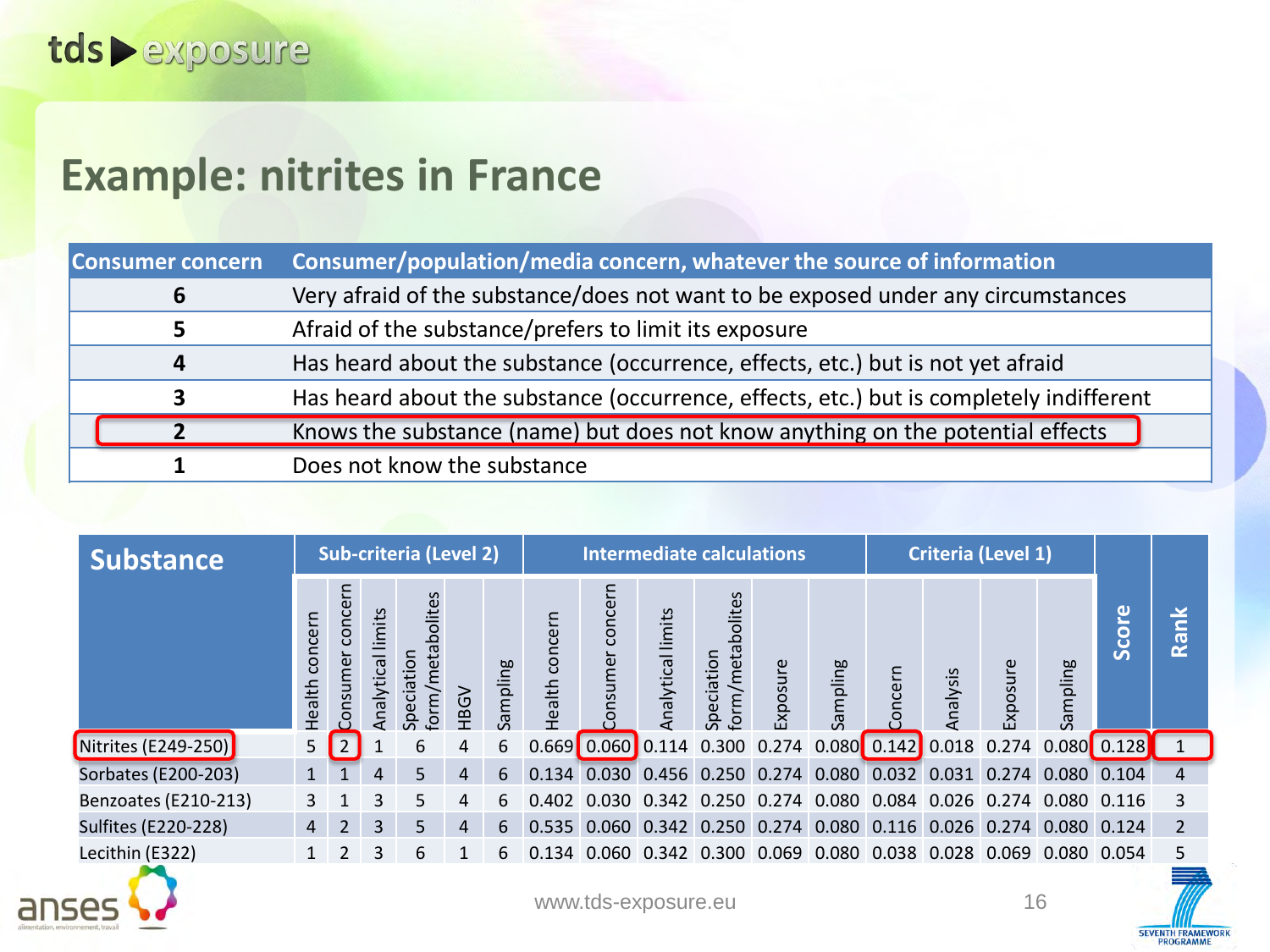### **Example of list of substances (in the TDS-Exposure WP2)**

|                | <b>Ranking Substances</b>                  |
|----------------|--------------------------------------------|
| 1              | Methylmercury                              |
| $\overline{2}$ | Cadmium                                    |
| 3              | Inorganic arsenic                          |
| $\overline{4}$ | Lead                                       |
| 5              | Dioxins, furans, dioxin-like PCBs          |
| 6              | <b>Sulfites (E220-228)</b>                 |
| 7              | Aluminium                                  |
| 8              | Acrylamide                                 |
| 9              | <b>Bisphenol A</b>                         |
| 10             | Mineral oil saturated hydrocarbons (MOSHs) |
| 11             | Inorganic mercury                          |
| 12             | 3-MCPD and related compounds               |
| 13             | Non dioxin-like PCBs                       |
| 14             | <b>Nitrites (E249-250)</b>                 |
| 15             | Aflatoxins (B1, B2, G1, G2)                |





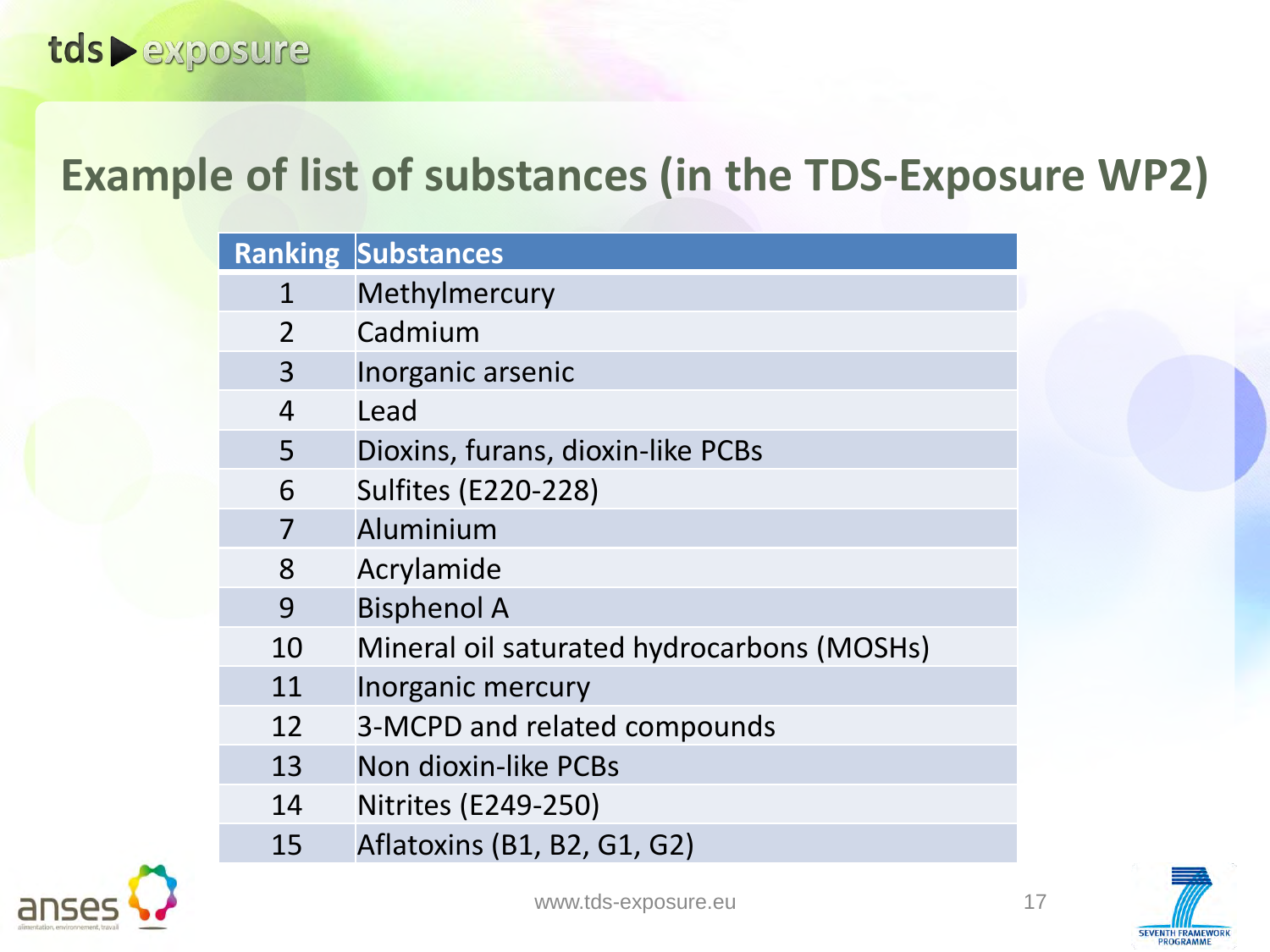### **Conclusion**

- Population: depend on context and available data  $\blacktriangleright$
- The methodology rather than the list  $\blacktriangleright$
- The ranking is dependent on the experts' judgment and is susceptible  $\blacktriangleright$ to change:
	- Consumer concern (country, period, culture...)
	- o Analytical limits (method, laboratory…)
	- $\circ$  Geographical and seasonal variations of the concentration (country)
	- o Update of scientific data: HBGV, toxicological data, exposure…
	- o Emerging substances